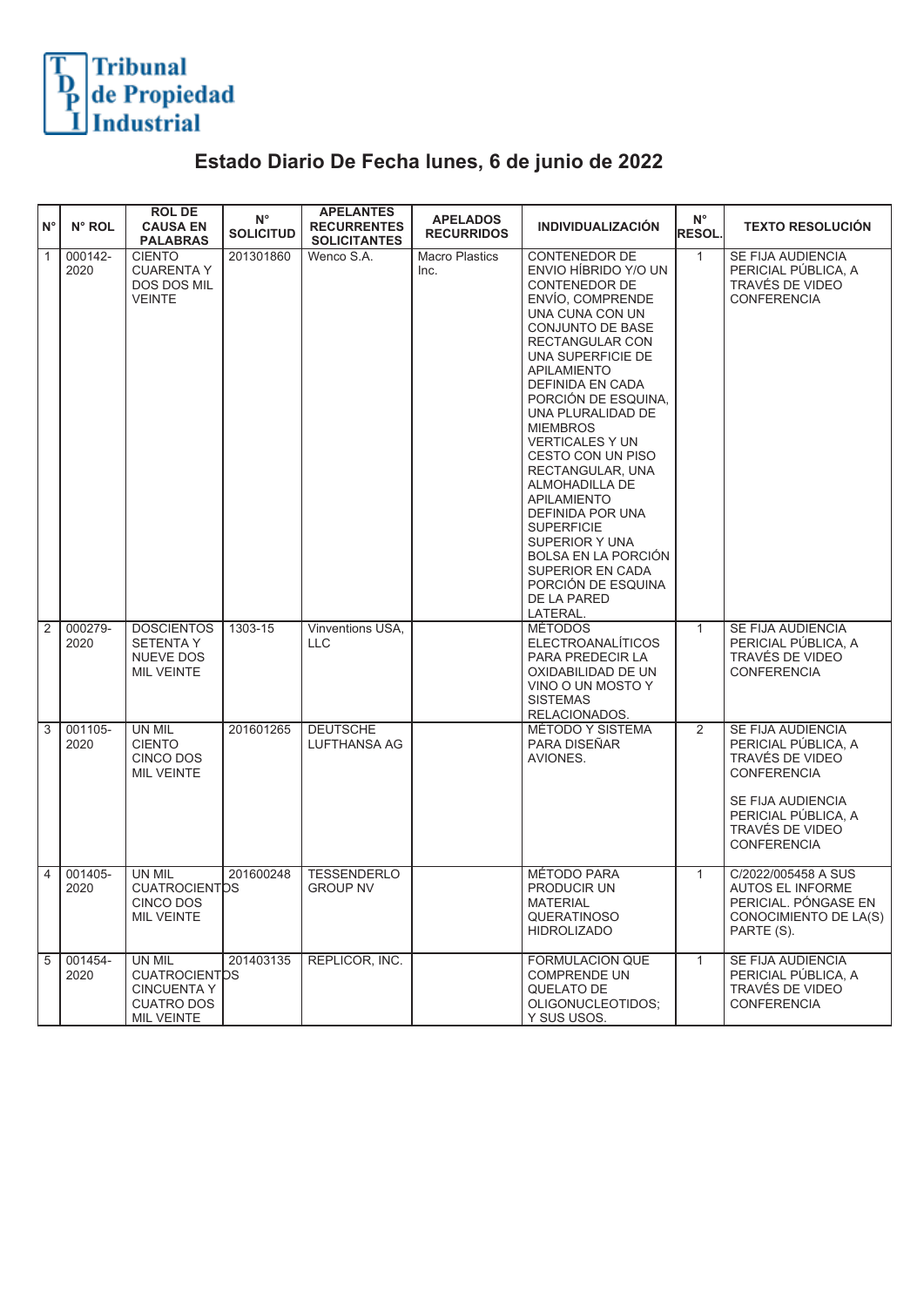| $N^{\circ}$    | N° ROL          | <b>ROLDE</b><br><b>CAUSA EN</b><br><b>PALABRAS</b>                           | $\mathsf{N}^\circ$<br><b>SOLICITUD</b> | <b>APELANTES</b><br><b>RECURRENTES</b><br><b>SOLICITANTES</b>                                                                                                                                           | <b>APELADOS</b><br><b>RECURRIDOS</b>                                                                                                 | <b>INDIVIDUALIZACIÓN</b>                                                                                                                                                                                                                                                                                                                                                                                                                                                                                                    | $N^{\circ}$<br><b>RESOL.</b> | <b>TEXTO RESOLUCIÓN</b>                                                                                                          |
|----------------|-----------------|------------------------------------------------------------------------------|----------------------------------------|---------------------------------------------------------------------------------------------------------------------------------------------------------------------------------------------------------|--------------------------------------------------------------------------------------------------------------------------------------|-----------------------------------------------------------------------------------------------------------------------------------------------------------------------------------------------------------------------------------------------------------------------------------------------------------------------------------------------------------------------------------------------------------------------------------------------------------------------------------------------------------------------------|------------------------------|----------------------------------------------------------------------------------------------------------------------------------|
| 6              | 001557-<br>2020 | UN MIL<br>QUINIENTOS<br><b>CINCUENTA Y</b><br>SIETE DOS<br><b>MIL VEINTE</b> | 201503727                              | THE COCA-<br><b>COLA</b><br>COMPANY                                                                                                                                                                     |                                                                                                                                      | MÉTODO PARA<br><b>FABRICAR UN</b><br>ARTÍCULO<br>ALIMENTICIO O BEBIDA<br><b>ENVASADOS, QUE</b><br>COMPRENDE:<br>PROPORCIONAR UNA<br><b>COMPOSICIÓN</b><br><b>ALIMENTICIA</b><br>PROCESADA QUE<br><b>INCLUYE UN</b><br><b>MICROORGANISMO</b><br><b>QUE CAUSA</b><br>DETERIORO,<br>CALENTAR EL LÍQUIDO<br>A UN INTERVALO DE<br>TEMPERATURA<br>PREDETERMINADO; Y<br>COMBINAR EL LÍQUIDO<br>EN UN ENVASE PARA<br>CONSUMO,<br>PROVOCANDO LA<br>INACTIVACIÓN DEL<br><b>MICROORGANISMO</b><br><b>QUE CAUSA</b><br><b>DETERIORO</b> | $\mathbf{1}$                 | SE FIJA AUDIENCIA<br>PERICIAL PÚBLICA, A<br>TRAVÉS DE VIDEO<br><b>CONFERENCIA</b>                                                |
| $\overline{7}$ | 001560-<br>2020 | UN MIL<br><b>QUINIENTOS</b><br><b>SESENTA</b><br>DOS MIL<br>VEINTE           | 201601847                              | MINETEC S.A.                                                                                                                                                                                            | <b>DESARROLLOS</b><br><b>TECNOLÓGICOS</b><br>S.A. DURATRAY<br>LATINOAMERICA<br>SPA., RAFAEL<br><b>ANTONIO</b><br>AREVALO<br>CASTILLO | <b>TOLVA PARA</b><br><b>CAMIONES MINEROS</b><br>DE ALTO TONELAJE<br>QUE SE TRASLADA<br>DESARMADA Y SE<br>ARMA EN FAENA, QUE<br><b>COMPRENDE DOS</b><br>SECCIONES DE PISO<br><b>CENTRALES, DOS</b><br>SECCIONES DE PISO<br>LATERAL DERECHO E<br>IZQUIERDO, DOS<br>SECCIONES DE<br>LATERALES<br><b>INTERMEDIOS Y</b><br>LATERALES<br>DELANTEROS, DOS<br>PARTES DE VISERA,<br><b>SECCIONES Y PARTES</b><br>QUE SE UNEN ENTRE<br>SI POR MEDIO DE<br><b>BRIDASY</b><br>SOLDADURAS;<br>MÉTODO DE ARMADO                           | $\overline{2}$               | C/2022/005454 POR<br>ACOMPAÑADO Y<br>AGRÉGUESE A SUS<br>AUTOS COMPROBANTE<br>DE HONORARIO<br><b>PERICIAL</b><br><b>JURAMENTO</b> |
| 8              | 000179-<br>2022 | <b>CIENTO</b><br><b>SETENTA Y</b><br>NUEVE DOS<br>MIL VEINTE Y<br>DOS.       | 2469-15                                | Regeneron<br>Pharmaceuticals                                                                                                                                                                            |                                                                                                                                      | <b>ANTICUERPO</b><br><b>MONOCLONAL</b><br>HUMANO QUE SE UNE<br>A INTERLEUQUINA-33<br>(IL-33); ACIDO<br>NUCLEICO QUE LO<br>CODIFICA; VECTOR;<br>CELULA<br>HOSPEDADORA;<br><b>COMPOSICION</b><br>FARMACEUTICA QUE<br>LO COMPRENDE; Y<br>USO MEDICO.<br>[Registro Nro. 62.909]                                                                                                                                                                                                                                                 | $\mathbf{1}$                 | AGREGUESE A SUS<br>AUTOS OFICIO DEL<br>INAPI. POR CUMPLIDO LO<br>ORDENADO, AUTOS EN<br>RELACION.                                 |
| 9              | 000185-<br>2022 | <b>CIENTO</b><br><b>OCHENTA Y</b><br>CINCO DOS<br>MIL VEINTE Y<br>DOS.       | 3402-14                                | <b>COMMONWEALTH</b><br><b>SCIENTIFIC</b><br><b>AND</b><br><b>INDUSTRIAL</b><br><b>RESEARCH</b><br><b>ORGANISATION</b><br>- GRAINS<br><b>RESEARCH</b><br>AND<br><b>DEVELOPMENT</b><br><b>CORPORATION</b> |                                                                                                                                      | <b>METODO PARA</b><br>PRODUCIR ACIDOS<br><b>GRASOS POLI-</b><br><b>INSATURADOS DE</b><br>CADENA LARGA EN<br>CELULAS VEGETALES,<br><b>COMPOSICIONES</b><br>DERIVADAS DE<br><b>DICHAS ESPECIES</b><br>VEGETALES, ASI<br>COMO EL USO DE LOS<br><b>LIPIDOS Y ACEITES</b><br>OBTENIDOS.<br>[Registro Nro. 62.907]                                                                                                                                                                                                                | $\mathbf{1}$                 | AGREGUESE A SUS<br><b>AUTOS OFICIO DEL</b><br>INAPI, POR CUMPLIDO LO<br>ORDENADO. AUTOS EN<br>RELACION.                          |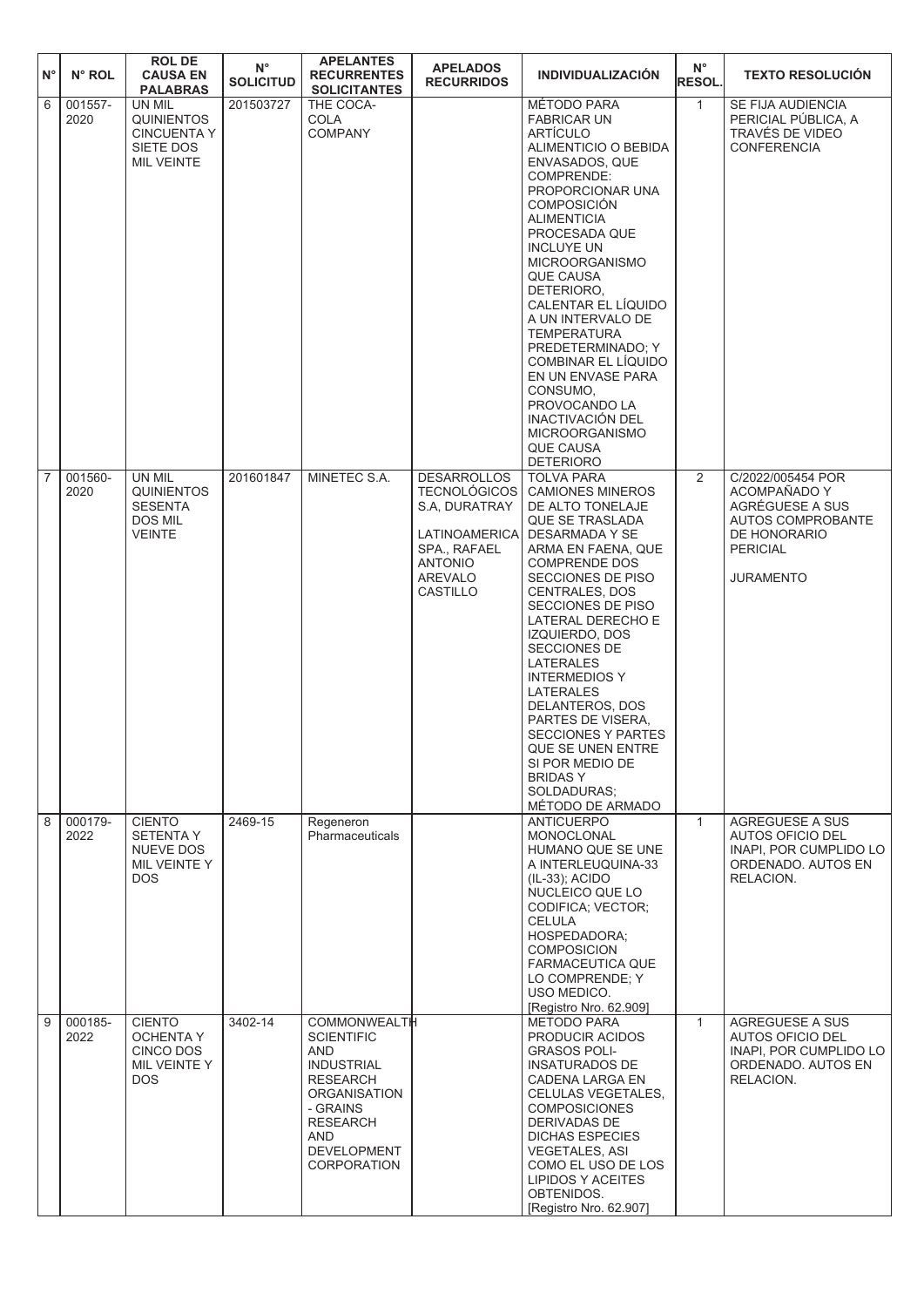| $N^{\circ}$     | N° ROL             | <b>ROLDE</b><br><b>CAUSA EN</b><br><b>PALABRAS</b>                                            | $N^{\circ}$<br><b>SOLICITUD</b> | <b>APELANTES</b><br><b>RECURRENTES</b><br><b>SOLICITANTES</b> | <b>APELADOS</b><br><b>RECURRIDOS</b>                                          | <b>INDIVIDUALIZACIÓN</b>           | $N^{\circ}$<br><b>RESOL.</b> | <b>TEXTO RESOLUCIÓN</b>                                                                                                                                                                                                                                                                                                           |
|-----------------|--------------------|-----------------------------------------------------------------------------------------------|---------------------------------|---------------------------------------------------------------|-------------------------------------------------------------------------------|------------------------------------|------------------------------|-----------------------------------------------------------------------------------------------------------------------------------------------------------------------------------------------------------------------------------------------------------------------------------------------------------------------------------|
|                 | 10 000494-<br>2022 | CUATROCIENTOS322265<br><b>NOVENTA Y</b><br><b>CUATRO DOS</b><br>MIL VEINTE Y<br><b>DOS</b>    |                                 | GOOD FOOD<br>S.A                                              | <b>MCCORMICK &amp;</b><br>COMPANY,<br><b>INCORPORATED</b>                     | <b>MCCORMICK</b><br><b>GOURMET</b> | $\mathbf{1}$                 | CODIGO C/2022/005452:<br>DESE CUENTA EN SALA<br>DEL RECURSO DE<br><b>CASACION EN EL</b><br>FONDO.                                                                                                                                                                                                                                 |
|                 | 11 000570-<br>2022 | <b>QUINIENTOS</b><br><b>SETENTA</b><br><b>DOS MIL</b><br><b>VEINTEY</b><br><b>DOS</b>         | 1332232                         | <b>PRAXIS</b><br>CALIDAD DE<br>GESTIÓN S.A                    | PROAXIS SPA                                                                   | <b>PROAXIS</b>                     | $\mathbf{1}$                 | <b>SENTENCIA</b><br><b>CONFIRMATORIA</b>                                                                                                                                                                                                                                                                                          |
|                 | 12 000617-<br>2022 | <b>SEISCIENTOS</b><br><b>DIECISIETE</b><br><b>DOS MIL</b><br><b>VEINTEY</b><br><b>DOS</b>     | 1397927                         | <b>AREZZO</b><br><b>INDUSTRIA E</b><br><b>COMERCIO S.A</b>    | <b>JORGE</b><br><b>CRISTIAN</b><br>ANDRÉS<br><b>FERNÁNDEZ</b><br><b>ARAYA</b> | <b>AREZZO</b>                      | $\mathbf{1}$                 | A LA PRESENTACION DE<br>FECHA 03-06-2022<br>CODIGO C/2022/005439: A<br>LO PRINCIPAL: TENGASE<br>PRESENTE. AL PRIMER<br>OTROSÍ: TENGASE POR<br>ANUNCIADO. AL<br>SEGUNDO OTROSI:<br>COMO SE PIDE A LA<br>SOLICITUD DE<br><b>ALEGATOS POR</b><br>VIDEOCONFERENCIA, AL<br><b>TERCER OTROSÍ:</b><br><b>TENGASE POR</b><br>ACOMPAÑADOS. |
| 13 <sup>1</sup> | 000623-<br>2022    | <b>SEISCIENTOS</b><br><b>VEINTEY</b><br><b>TRES DOS</b><br>MIL VEINTE Y<br><b>DOS</b>         | 1385608                         | <b>ALVARO</b><br><b>MARCIAL</b><br><b>VALENTE VIAS</b>        | <b>SECRETOS</b><br>TEXTIL S.L.                                                | DON ALGODON                        | $\mathbf{1}$                 | A LA PRESENTACION DE<br>FECHA 03-06-2022<br>CODIGO C/2022/005438: A<br>LO PRINCIPAL: TENGASE<br>POR ANUNCIADO. AL<br>OTROSÍ: COMO SE PIDE<br>A LA SOLICITUD DE<br>ALEGATOS POR<br>VIDEOCONFERENCIA.                                                                                                                               |
| 14              | 000636-<br>2022    | <b>SEISCIENTOS</b><br><b>TREINTA Y</b><br><b>SEIS DOS MIL</b><br><b>VEINTEY</b><br><b>DOS</b> | 1443318                         | <b>BANCO</b><br>SANTANDER -<br>CHILE                          |                                                                               | <b>CHINCHIN</b>                    | $\mathbf{1}$                 | A LA PRESENTACION DE<br>FECHA 03-06-2022<br>CODIGO C/2022/005437: A<br>LO PRINCIPAL: TENGASE<br>POR ANUNCIADO. AL<br>OTROSÍ: COMO SE PIDE<br>A LA SOLICITUD DE<br>ALEGATOS POR<br>VIDEOCONFERENCIA.                                                                                                                               |
|                 | 15 000645-<br>2022 | <b>SEISCIENTOS</b><br><b>CUARENTA Y</b><br>CINCO DOS<br>MIL VEINTE Y<br><b>DOS</b>            | 1398315                         | SOCIEDAD DE<br><b>SERVICIOS</b><br><b>GRUPO F.F SPA</b>       |                                                                               | AX STORE CHILE                     | $\mathbf{1}$                 | CODIGO C/2022/005451: A<br>LO PRINCIPAL: COMO SE<br>PIDE A LA SOLICITUD DE<br>ALEGATOS; AL OTROSI:<br>TENGASE PRESENTE LA<br>DELEGACION DE PODER.<br>AUTOS EN RELACION.                                                                                                                                                           |
|                 | 16 000663-<br>2022 | <b>SEISCIENTOS</b><br><b>SESENTAY</b><br><b>TRES DOS</b><br>MIL VEINTE Y<br><b>DOS</b>        | 1464070                         | <b>INVERSIONES</b><br>MÁLAGA S.A.                             |                                                                               | P PLACARE                          | $\mathbf{1}$                 | CODIGO C/2022/005449: A<br>LO PRINCIPAL: TENGASE<br>PRESENTE AL SE HACE<br>PARTE; AL OTROSI:<br>COMO SE PIDE A LA<br>SOLICITUD DE<br>ALEGATOS. AUTOS EN<br>RELACION.                                                                                                                                                              |